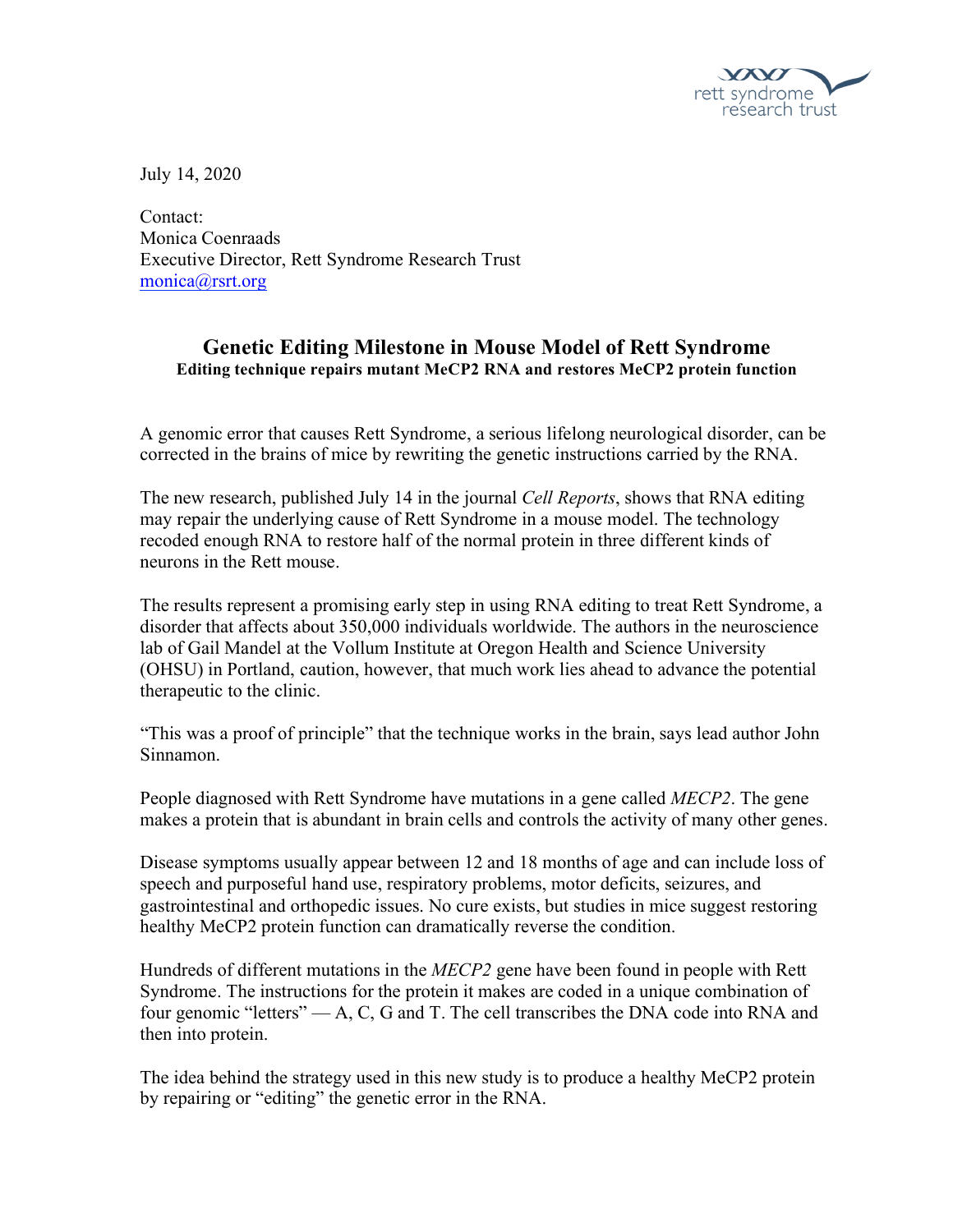The team used a mouse model of a human *MECP2* mutation in which a single letter is wrong, an A where a G should be. They adapted an RNA editing technique by designing a guide to recognize the mutated section and change the A back to the normal G.

In 2017, Sinnamon, Mandel, and their colleagues reported their first success with the RNA approach, efficiently repairing the Rett mouse mutant RNA in developing neurons in a lab dish. In the new study, the team expanded on these results. They asked three questions: Is it possible to edit MeCP2 RNA in several different types of neurons in adult mice in vivo? If so, what types of neurons can be edited? Does editing restore MeCP2 protein function?

To address these questions, the researchers packaged a mouse *Mecp2* RNA guide and human editing enzyme (the "editase") in a viral vector and introduced it directly into the hippocampus, a well-studied brain structure associated with learning and memory.

The injected editase repaired about half of the RNA produced by the mutant *MeCP2* gene in each of three types of neurons located in different regions of the hippocampus and, importantly, MeCP2 protein function was equally repaired in the neurons.

"It is encouraging that this RNA editing approach seems to be efficacious in different types of neurons in the brain," says Mandel, the senior author whose lab has pioneered the concept of RNA editing in Rett Syndrome. A similar repair rate should be achievable throughout the brain, the researchers believe, if a vector can be delivered diffusely throughout the brain.

"In the next set of experiments," Mandel says "we will administer the virus by blood, so that the entire brain is subject to editing. This will allow us to monitor whether there is any amelioration of Rett symptoms in the mice."

As a strategy to restore the normal function of MECP2, the single-base RNA editing approach of swapping out A and G could address about 40% of all known mutations that cause Rett Syndrome, Sinnamon says.

The researchers reported that RNA of genes other than *Mecp2* also were inadvertently edited, known as off-target effects. It is unknown what, if any, effect the off-target edits had in the mice. The experimental treatment appeared to cause no harm to the mice over the study time period.

As the RNA editing approach progresses through experimental steps, additional questions will need to be answered. "We need to know how much MECP2 RNA we need to repair in an individual cell and in how many cells in the nervous system," Mandel says.

Her research group and others in the editing field also want to learn more about how to increase editing efficiency while diminishing off-target effects. "There are many bright and determined investigators working on these problems," she says. "My hope is this paper will stimulate these creative minds even further. We are trying to take advantage of what's happening in the field in real time and apply the emerging optimizations to Rett and other neurological diseases.